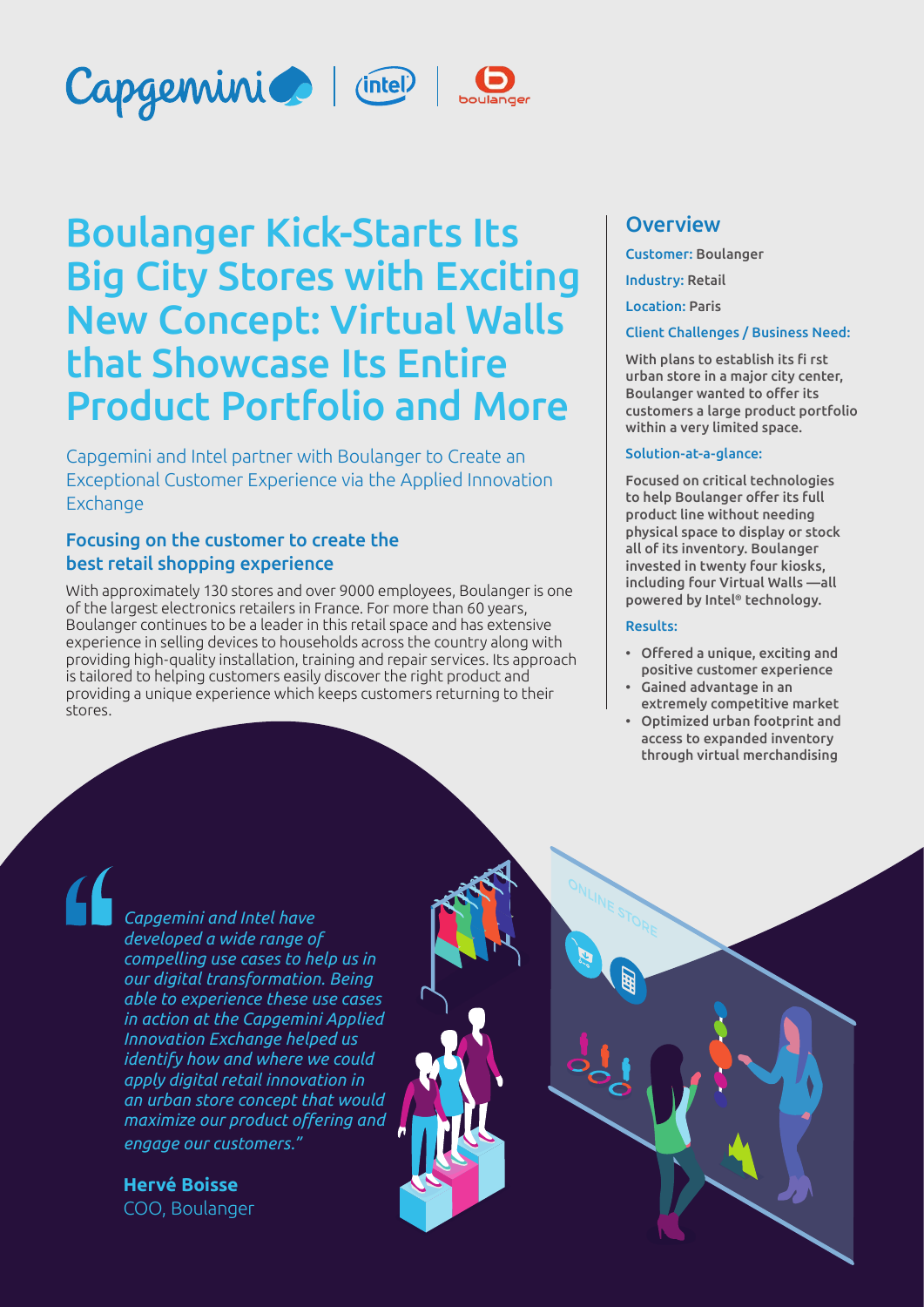# **Gearing Up for an Urban Challenge**

Boulanger's traditional success has been built on a business model dedicated to operating large warehouse-like stores in suburban areas or outside urban centers in France. Focused on sites that offer less expensive real estate and greater square footage, Boulanger provides their customers the opportunity to browse and wander throughout their stores to discover and experience a wide range of products in a single location.

However, with many of its competitors operating stores in urban or citycenter locations, Boulanger made a strategic decision to introduce a big city format store as well. Storefronts in city centers are typically much smaller and more expensive. With less opportunity for finding large sites and the high cost of real estate in urban centers, Boulanger faced challenges to their business model. Boulanger's new urban store model needed to address higher costs while driving four key priorities:

- Customer: Give customers an amazing in-store experience that also links to mobile and online sales channels for true omni-channel integration
- Product: Make its full product range available within a much smaller physical space and allow customers to still experience and buy from its deep inventory, beyond just the products displayed and stocked in the retail store
- Employee: Empower store staff to drive sales by increasing their understanding of customer behavior, providing easy access to product information, and providing easy access to product information and tools that allow them to engage customers on a personal level
- Physical Store: Transform the store to become more innovative, exciting, and relevant to customers to increase time in-store and help close more sales

Boulanger needed to find the right combination of technologies to create an engaging retail space; it also needed to achieve results quickly – with a commitment to establish and open a Paris city center flagship store built around the new business model in just six months' time.

Boulanger approached Capgemini for a digital retail solution that would meet its business objectives and address the challenges, create new revenue opportunities, empower employees and create a unique customer experience without compromising the product availability and service that customers have come to expect in their traditional stores.

# **Capgemini's Applied Innovation Exchange provides a framework for action**

Boulanger executives were invited to visit the Applied Innovation Exchange (AIE) Lille, France, part of the Capgemini's AIE Global Network, to experience "first hand" the latest in digital retail technologies, and demonstrations of how they could be applied to meet Boulanger's specific needs.

The AIE is Capgemini's global innovation launch pad that leverages a framework for action, a network of exchange locations, and a high performance engagement experience together with a broad community

# The Collaborative Business Experience:

*The Collaborative Business ExperienceTM is central to the Capgemini philosophy and a pillar of our service delivery. Capgemini's work with Boulanger is enabled by Capgemini's Smart Digital Store offering, which is a framework consisting of guiding principles, methodologies, assessments, reference architecture and a series of ready-made solutions that can be used to shape, accelerate and sustain a retailer's digital transformation journey.*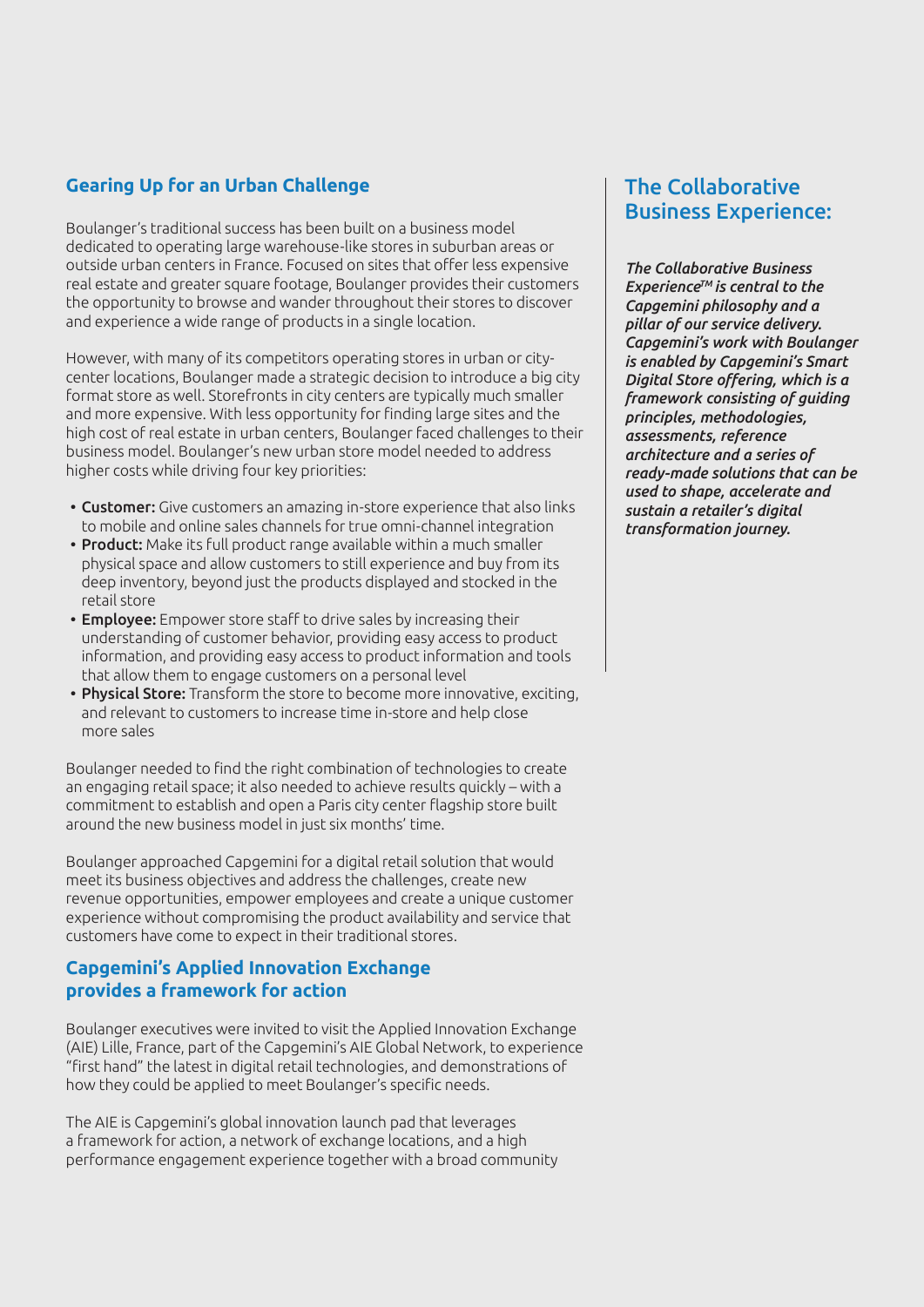of designers, technologists, sector experts, business and technology companies, academics, research organizations and startups to enable organizations to proactively plan for and respond to the various technology and business shifts confronting them on a daily basis.

The AIE Lille is a key space for collectively creating innovative ideas and concepts through collaboration between Capgemini and its clients, covering e-commerce offers, big data / business intelligence, mobile, digital in-store, creative and Customer Studio 360. AIE Lille provides a coherent and comprehensive vision of the value that can be delivered to brands and retailers. In addition to its geographical location in the biggest digital cluster north of Paris, the Exchange is designed as an open innovation workplace; a meeting point between Capgemini employees, clients and the most innovative startups in the area.

Using the Capgemini Smart Digital Store framework, Capgemini consultants worked closely with Boulanger at the AIE Lille to help identify the most appropriate combination of technologies, both hardware and software, to achieve its goals and objectives quickly and effectively.

Boulanger chose to implement 24 high performance kiosks across its first city-center store in the Paris Opéra area. The kiosks feature interactive display units powered by Intel® Core™ i5 processors, and customers can use the kiosks to browse product categories, read reviews, and compare prices across a range of brands and products.

Four of the kiosks also feature a larger display in the form of a Virtual Wall, powered by Intel® Core™ i7 processors. The Virtual Wall enables customers to explore larger items such as oversized electrical appliances, even if they are not physically in the store. Customers can view various styles, models and even color combinations in "life size" formats.

The additional element in Boulanger's strategy to become a Smart Digital Store is the use of tablet devices by its shop-floor assistants. These tablets allow staff to bring up details on specific products for customers and even process purchases from anywhere in the store – facilitating customer purchase decisions and personalized product recommendations, as well as improving the efficiency of sales staff to order and schedule product deliveries.

All three components (virtual wall, tablet, kiosks) are integrated using software developed specifically by Capgemini, enabling seamless sharing of data across Boulanger's digital offerings. By linking the solution with its back-end systems and online presence, Boulanger has built a foundation for a growing number of

Internet-of-Things (IoT) use cases in-store, and the use of business-wide big data analytics to enhance operations, better understand customer behavior trends, and create an omni-channel customer experience.